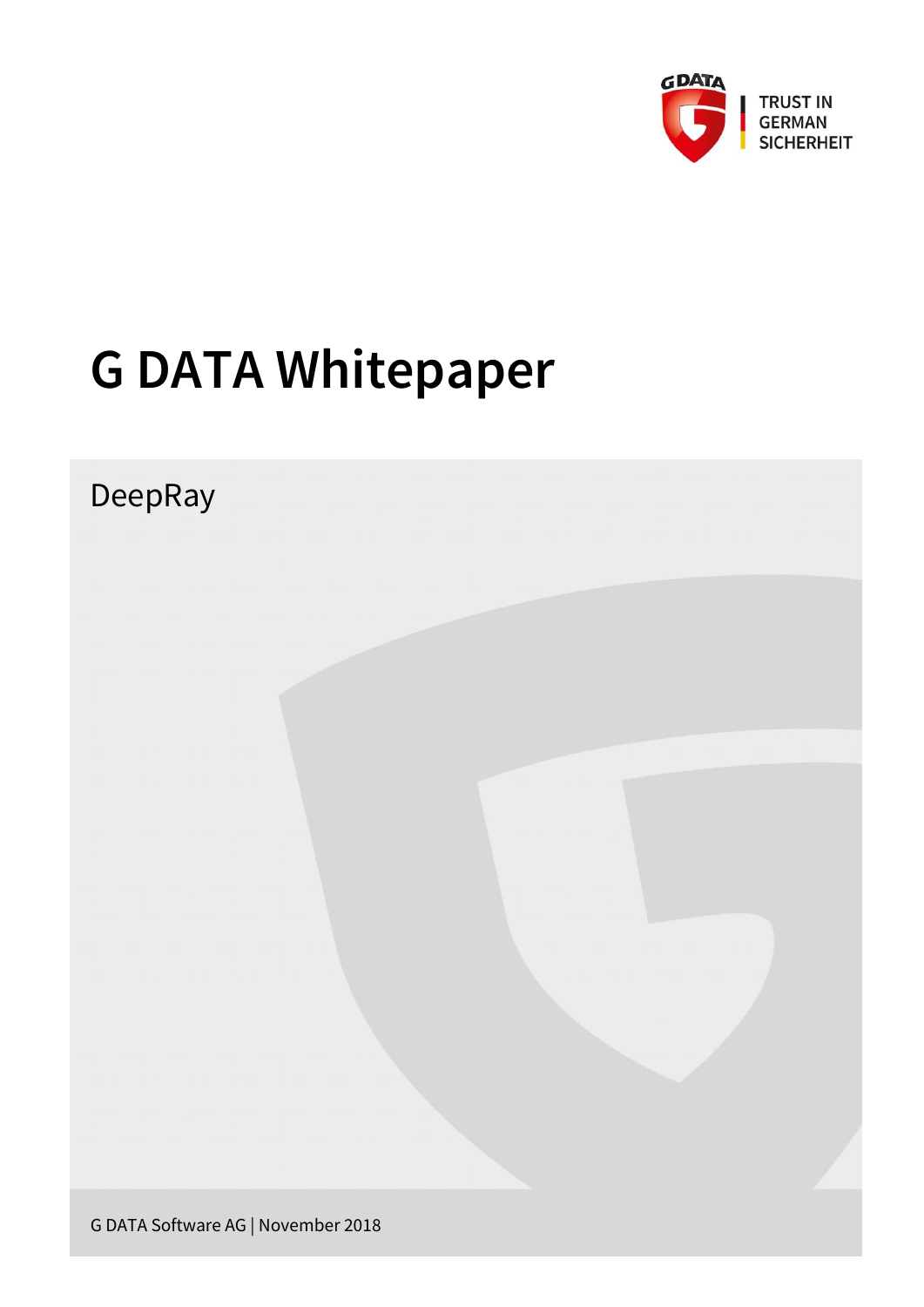

### **Contents**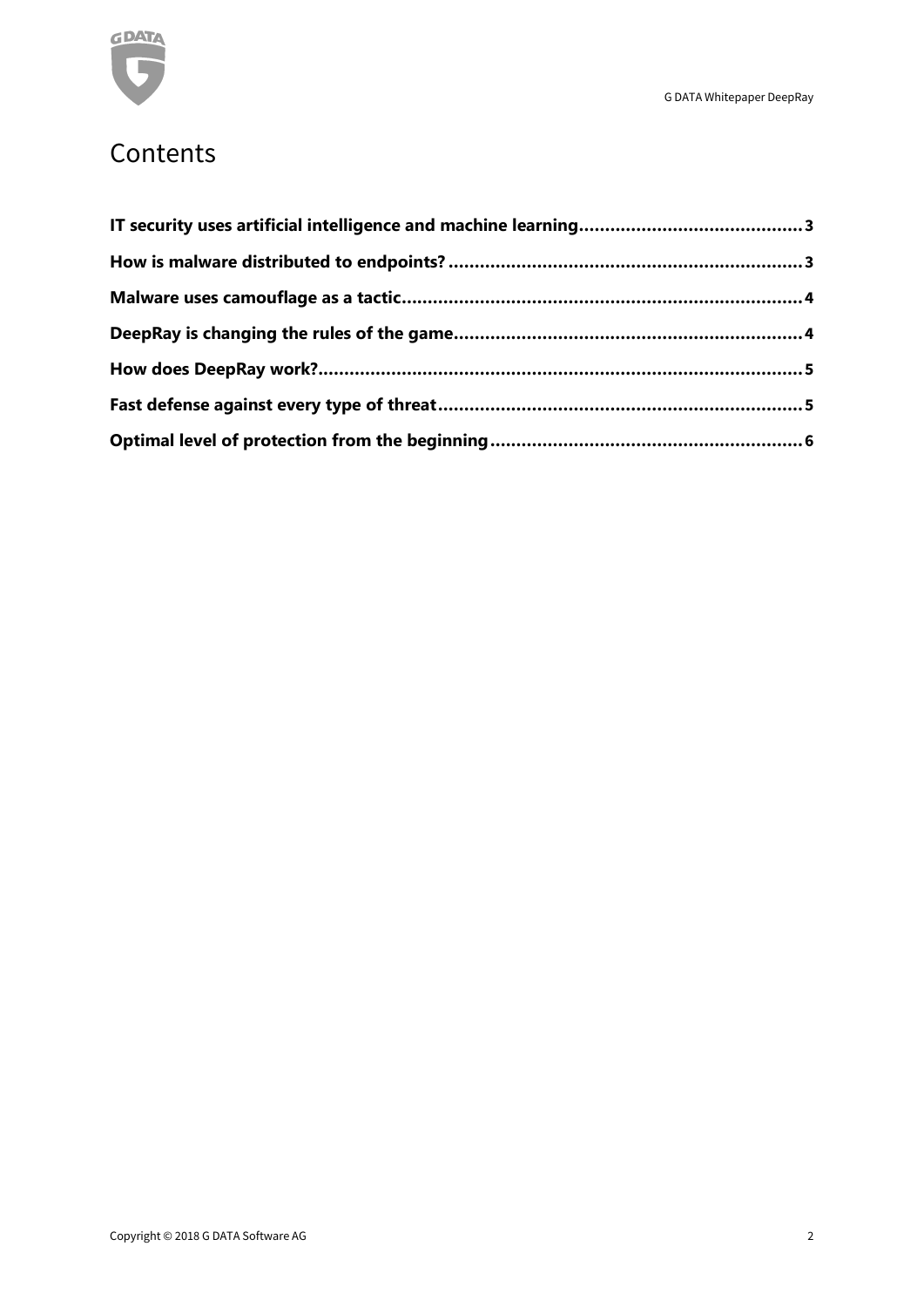

# <span id="page-2-0"></span>IT security uses artificial intelligence and machine learning

Cybercriminals and IT security solution providers have always been in a turtle and the hare situation. Attacks with known tactical methods can be foiled faster and more easily than attacks with new malware. Therefore, time and again, attackers come up with new methods to get past the bulwark security solutions build to block them. Traditional approaches such as signature-based recognition technologies can only act reactively.

Ever since 2008, our offer has also contained Next-Gen Technologies, which can immediately fend off both modified and entirely new threats. DeepRay protects users from the sophisticated tactics of criminal hackers. Technological innovations with artificial intelligence and machine learning and neural networks are helping us meet this threat situation head on.



# <span id="page-2-1"></span>How is malware distributed to endpoints?

Criminal malware developers operate in a market governed by a traditional business logic. Making malware is very expensive, so this investment has to be justified by bringing in a sufficiently great return. In order to achieve this return, the malware needs to successfully infect as many endpoints as possible. But once a malware is identified, antivirus solutions can detect it and it can't do any more damage. The malware is no longer profitable.

To avoid having to create new malware again and again at great expense, the developers simply camouflage the malware instead. Camouflaging is much easier – i.e., cheaper – so it's more efficient than programming new malware. Malware programmers often no longer handle this concealment or the distribution on their own. They sell their malware to a variety of different attackers. The attackers take over the packing and distribution of their shiny new packages to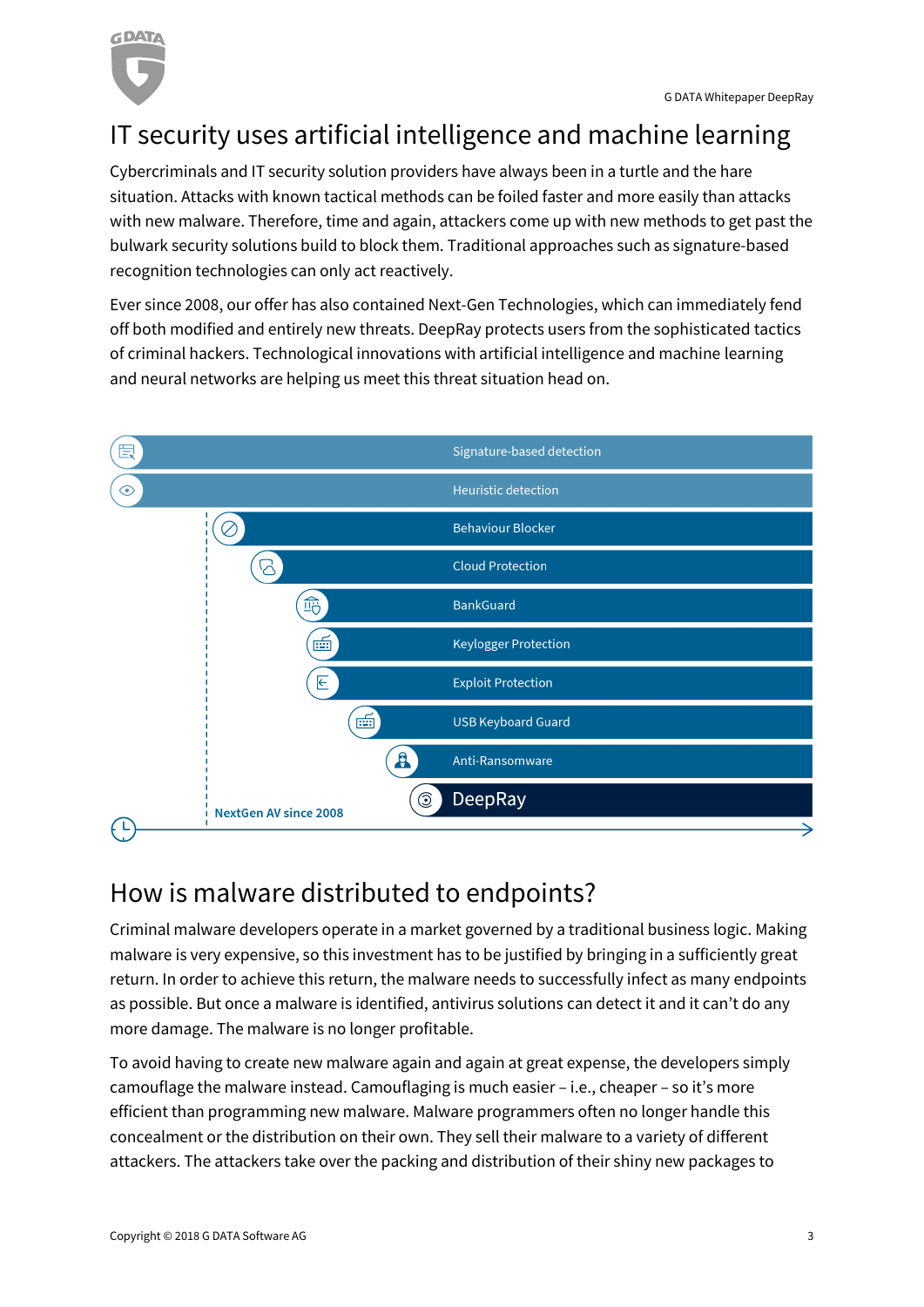

unsuspecting users in various ways. In this case, the programmer gets a share in the ransom money that was blackmailed with Ransomware. This business model, "Ransomware as a service", is used for example by the currently widespread malware "Gandcrab". We know from relevant underground forums that the programmer and his customers get a 60/40 share of the extorted proceeds.

### <span id="page-3-0"></span>Malware uses camouflage as a tactic

The number of packers is already unmanageable, but it's steadily continuing to grow. This means that these packers can be changed quickly and easily. So antivirus solutions can be deceived and ultimately overcome. This is where traditional malware runs into obstacles to detection.

In some cases, packers may also be used in multiple shifts. But the malware as the actual core of the executable file always remains the same. This is the most profitable way to extend the active half-life of the malware and maximize profitability.



# <span id="page-3-1"></span>DeepRay is changing the rules of the game

With DeepRay, we have now developed the machine learning technology, whose abilities provide G DATA with a decisive competitive edge against criminals. After a malware has been launched that has been disguised by a packer, the original content of the malware gets unpacked into the RAM again. Since it's impossible to constantly analyze and evaluate the content of every process, we took a different approach. The self-learning technology we developed is able to detect whether a file has been disguised or not. So it's no longer important for us to know which disguising method, i.e, which packer is being used, or whether it's a known method. Attackers therefore have to extensively rework the core of the malware. Simply creating a cheaper variation of the camouflage isn't enough to get past DeepRay.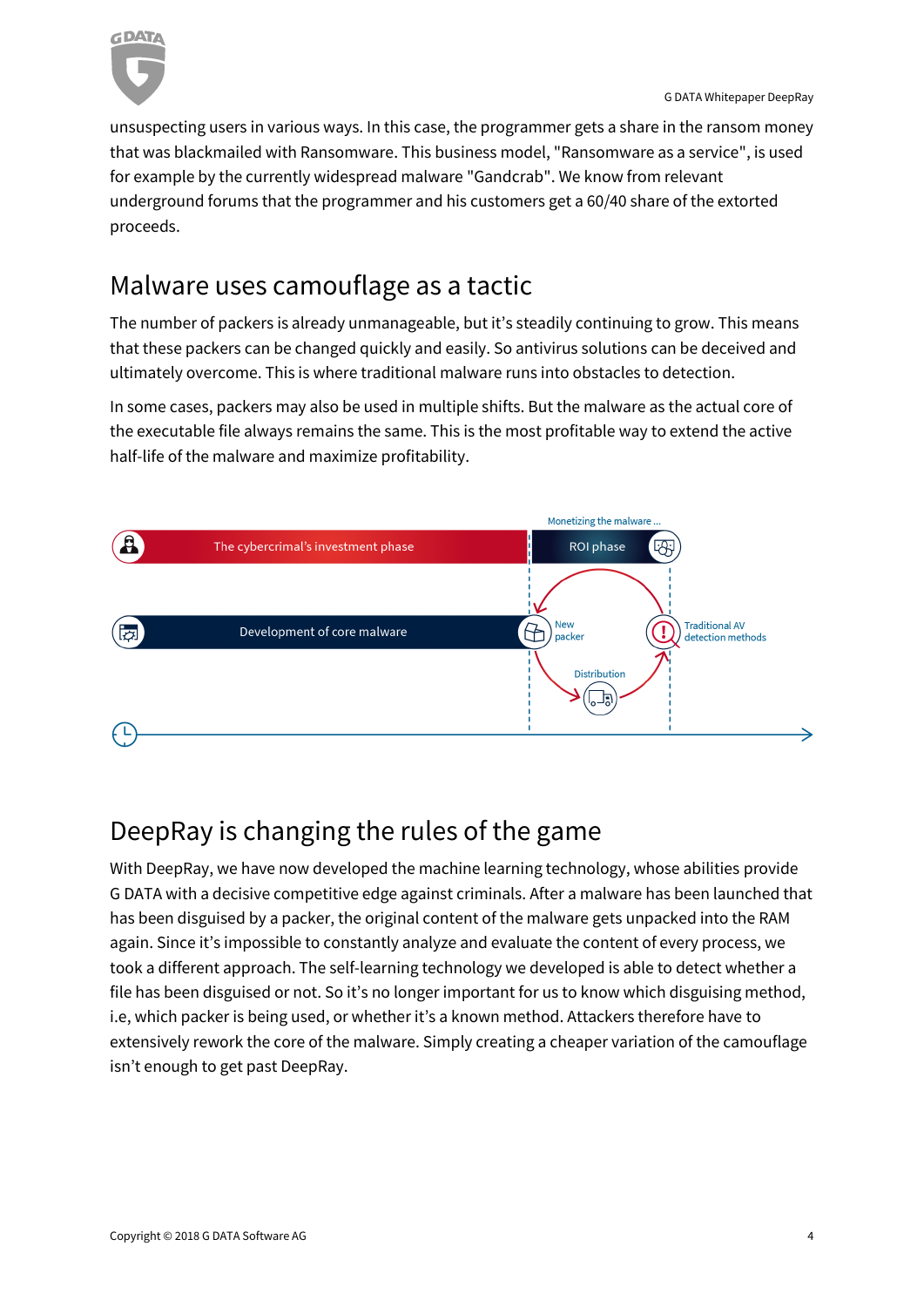G DATA Whitepaper DeepRay



### <span id="page-4-0"></span>How does DeepRay work?

For the first recognition step, G DATA uses a neural network consisting of several perceptrons. Based on several hundred criteria, this network determines whether a file has been suspiciously disguised, even before the malware has unpacked and revealed its core. These criteria can be the size of the overall file and program code it contains, the version of the programming environment used to generate the file or the number of imported system functions.



As shown in the graph, perceptrons divide a feature space – in the case of DeepRay, into packed in packed or unpacked, i.e, into threatening or harmless categories. This actually involved significantly more than the two planes shown in three dimensions. Each of the hundreds of criteria corresponds to one plane, so that the dividing line of each perceptron also runs over hundreds of planes. This large number of planes is also needed to draw a reliable dividing line. The optimal course is learned by the perceptron using a pre-classified training set. The sets are continuously updated for an ideal training result. In order to optimize the accuracy of the procedure in DeepRay, several perceptrons are linked to a neural network.

# <span id="page-4-1"></span>Fast defense against every type of threat

If the DeepRay neural network decides that a file is suspicious, a depth analysis is performed in the RAM of the process and possibly for other compromised processes. Identifying these processes is important since malware often attempts to relocate malicious behavior into seemingly harmless system processes.